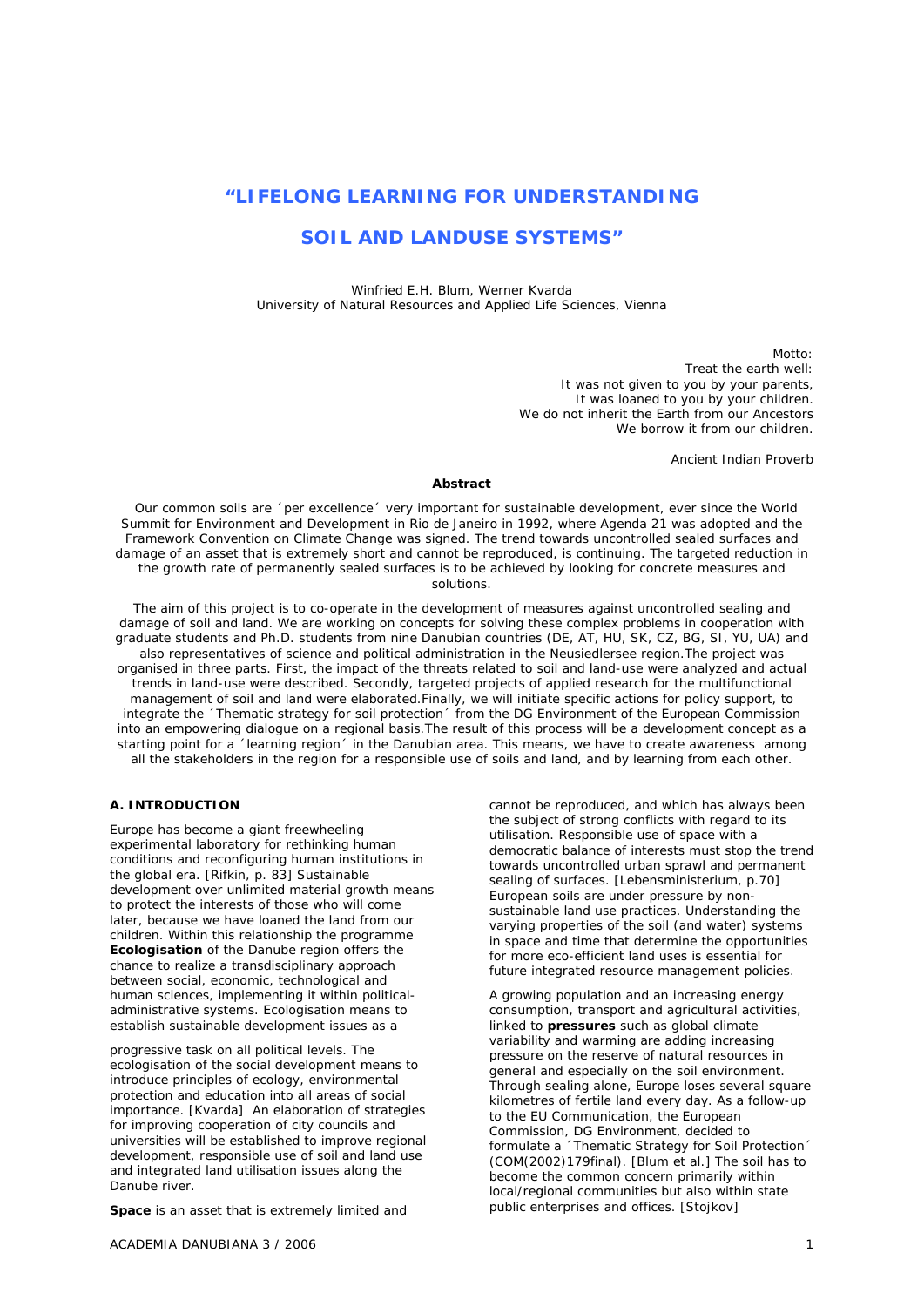#### **B. BACKGROUND AND QUESTIONS**

The Centre of Environmental Studies and Nature Conservation (ZUN) in cooperation with the Institute of Soil Research (IBF) at the University of Natural Resources and Applied Life Sciences in Vienna –**BOKU**, were submitting a project proposal to the EU in March 2004 as an Intensive Programme within ERASMUS1 called "Responsible Use of Soil and Land and Regional Development."

For the first time we will transfer operational goals and objectives for soil protection on the basis of the ´EU soil communication´: "Towards a **thematic strategy for soil protection**" – COM (2002, 179 Brussels) in one of the European regions. Within this strategy the objectives of our endeavours are explicitly mentioned, in particular the eight threats to soil. Aspired goals for sustainable land-use and soil protection are harmonising different demands of land-use balancing them on a social and economic basis as well as on a scientific – technological one, all this in view of future generations.



Fig.1 Prof.Tomaz Pruz presenting ´Land use ethics´

The **aim** of the Erasmus Program is to increase the quality of Higher Education in Europe to achieve an increase in student and staff mobility and to promote inter-institutional co-operation. These cooperations are designed to reduce cultural barriers between the European states and to promote the building of a common European Education space. The Intensive Program **(IP)**  "Responsible Use of Soil and Land and Regional Development" (IPSOIL) is a study program which brings together, from 2004 to 2007, students and staff members from universities of 9 participating Danubian countries.

The **goals** of this IP are to work out a common vision and to co-operate in the development of measures against uncontrolled sealing and damage of soil and land, aiming at a balanced production and also developing concrete measures for integrated land utilisation to initiate a ´learning region´.

Enhancing mobility across Europe, attracting good students, improving the EU innovation capabilities, are some of the key challenges for the development of the European Higher Education Area. Within the **Socrates Erasmus Program**, this Intensive program is only a short study program which brings together students and staff members from universities in different participating

countries in order to encourage efficient and multinational teaching of special topics, enable students and teachers to work together in multinational groups to gain new perspectives on the topic being studied, and allow members of the teaching staff to exchange views on teaching content and new curricula approaches and to test teaching methods in an international classroom environment.

Therefore the **main target** will be, to develop methodological approaches on how to initiate a dialogue between those who own soil and those who are interested in keeping soil multifunctional. Finally the aim of this phase of the IP project from 2006 to 2007 will be to develop a common vision for achieving a concept for a 'learning region' in order to obtain goals of a resource saving regional development in the Danube area. The question will be, how to bridge between the available scientific knowledge on one side and those who need it for defining policies, and operational procedures, such as stakeholders, politicians and decision makers on the other side, to keep soil and land use multifunctional. [Kvarda, 2006; p.21.-22]

The **didactical concept** of the IP pursues a transdisciplinary approach. The architecture of knowledge integration distinguishes between three levels – understanding the problems (first phase), conceptualizing through synthesis by methods of knowledge integration (second phase) and third causal explaining based on arguments arranged according to propositional logic.



Fig.4 Starting to find ´common ground´ Karl Spachinger, Flora Möczenyi, Tamas Dömötör

Within the **first phase** of the IP SOIL I project from 2004 to 2005 we were analyzing the theoretical and practical examples from the 'five soil research clusters' (Blum et al. 2004), and were integrating the topics systemically within a search workshop, finally developing working on various case studies and projects about soil and land use to understand the problems. The Intensive programmatic seminar took place in **Neusiedl** am See from April  $3^{rd}$  to  $17^{th}$ , 2005. The soil indicator framework - the DPSIR APPROACH – and its application in practice helps to understand complex systems and processes and produces responses and solutions for strategies and operational procedures. The framework of the ' five main soil research clusters' served as a theoretical background for our project. [Blum et al., 2004b]

We were creating a common platform with the help of a **future search workshop**, to provide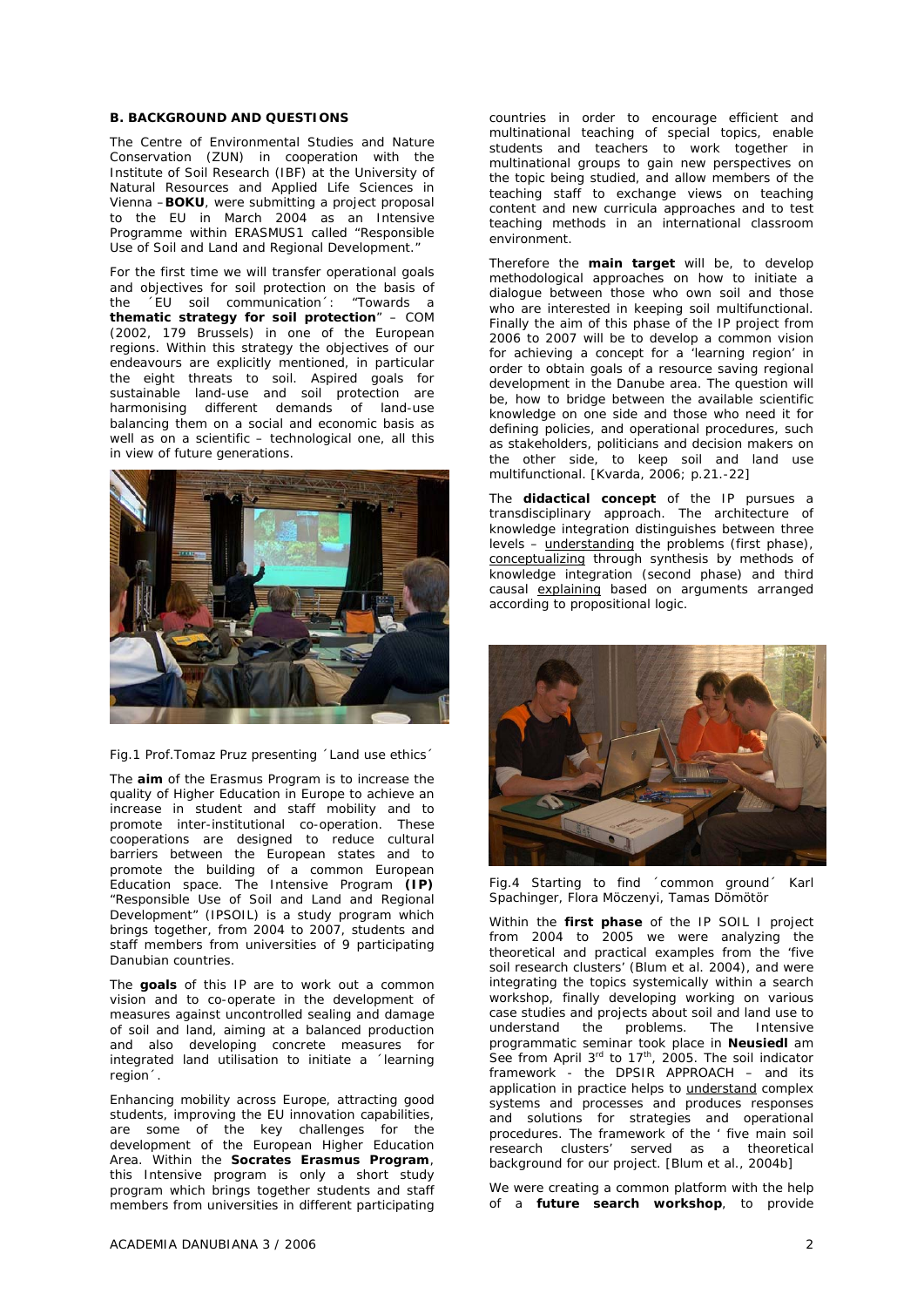´common ground´ between the stakeholders from the region and the academics, preparing issues of sustainable land-use for politicians and decision makers. The theory of team-learning is starting with a dialogue in order to abolish inherent assumptions of the team members and to admit an authentic mutual thinking. In such a way participants see the world in a different perspective. Mutual team learning therefore can contribute to new perspectives and reflexion of visions.



Fig.2 Prof.Blum, Mag. Rosa Strasser, Prof.Onodi talking about the social culture of the project

For creating a **social basis and culture** of the IPSOIL project, Rosa Strasser was proposing to generate social capital from learning by experience through a special learning culture. Therefore the core questions were, fostering trust among the participants to allow open dialogue, to support the emergence of a new international scientific community, for a generation of new experimental knowledge about the complex issue of soil protection. [Strasser, p.5-6] The students were finally reviewing the workshop, writing an essay on how to promote the ability to contemplate the social phenomena occurring during the process. A few examples from the students **essays**:

The didactic concept: … to find solutions which can be realized and transferred, the co-operation with social, economic and political sciences (W.D.)

Regarding the intercultural and interdisciplinary cooperation: … totally new kind of learning. No stress, no barriers, no specialisation, just creativity and let it flow, a good atmosphere for working (A.M.)

Results: … teachers became students for the time interval in Neusiedl (D.K.)

Within the **second phase** of IPSOIL II in March 2006, we were elaborating targeted projects of applied research for the multifunctional management of soil and land-use. The projects were dealing with primary and secondary responses towards satisfying the demand for improving new socio-political instruments or economic regulations, technical precautionary measures, legal instruments, ecological and also aesthetic structures.

If we want to solve the problems of soil degradation and develop an understanding in the society for creating a sustainable use of the soil and a **multi-functional land management**, we

have to choose this interdisciplinary and transdisciplinary method. Multi-functionality land use means to substitute the zoning principle of the physical separation of urban and rural activities with a true mix of patterns, which functions in order to benefit life in all its forms. Multifunctionality of soil means that soil can be used in all its main functions, such as biomass production, filtering, buffering and transformation, as a gene reserve and as a geogenic and cultural heritage and also as a physical basis.



Fig.3. Ecological design group

Within the **third phase** of IP SOIL III, we will initiate specific actions for policy support, to integrate the ´Thematic strategy for soil protection´ from the DG Environment of the European Commission, within an empowering dialogue, to implement it on a regional basis. If we aspire new research methods and educational concepts, we have to change our traditional opinion within our scientific comprehension. We have to engage ourselves within group processes, which are evolving dynamically and dead openly to the intended procedure. Such a network of academic and professional representatives from different branches enables a transdisciplinary process, which must tackle several quite different issues which together are crucial for success:

- Produce knowledge that is scientifically reliable
- Address important issues in society to produce knowledge that is relevant for the future development of society and nature
- Involve actors and stakeholders in society in stimulating the mutual learning process between science and society that is necessary to producing knowledge that is effectively used [Klein et al.]

First we have to promote the awareness for the dynamic soil architecture, to make sure, that soil protection measures will be accepted among people. Soil education includes both the creation of the framework conditions for measures raising awareness [Mählmann, p.10-12] and an enhancement of a dialogue between all the partners (schools, adult education, universities, stakeholders of the region etc.) in an ongoing process to create effective governance towards a ´learning region´ and by learning from each other more and more. The preparatory meeting for the learning region concept will take place end of November ´06 in Neusiedl am See and as an initial event, we are organising a final conference March 16<sup>th</sup> 2007.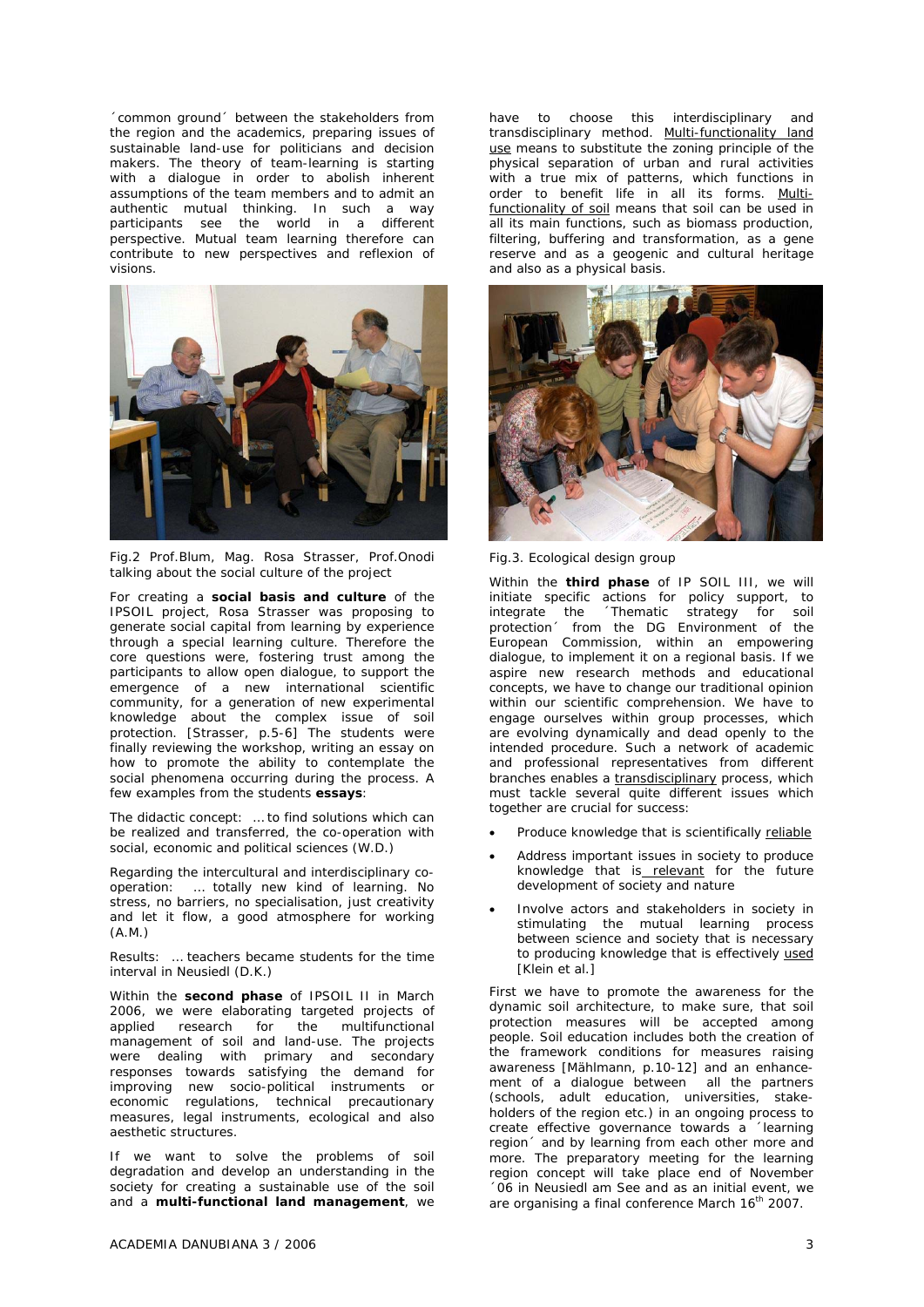#### **C. THE LEARNING REGION CONCEPT**

The BOKU and the Academia Danubiana should become a brand name, a sign of quality for a regional biosphere based development process and knowledge based economy, including accelerated structural changes of human capital. It should also be a common trademark, giving corporate identity to the partners, within the academic and partnercity network along the Danube. Results of this cooperation-network should create a ´line of pearls´ of cultural centres along the Danube to improve the quality, European dimension and visibility of activities or issues of common interest in the field of a responsible use of soil and regional development. Therefore we want to achieve a cooperative network of universities, cities and towns along the Danube, emphasising a common vision of measures against uncontrolled sealing and damage of soil and land, intending to develop concepts for integrated land utilisation and to initiate a ´**learning region**´.

Against the background of a knowledge based economy and accelerated structural changes human capital is becoming more and more important. A **Learning Region** combines the pragmatic execution of learning and regional development. (Centrope, Uniregio) The regional education and science institutions are aligned with<br>the regional development objectives and development objectives and accordingly qualified inhabitants have to train the trainers and activate and integrate the stakeholders of the region for pushing the development. [Spachinger et al.]



Fig. 5 The Centrope region

As an example the **Centrope** vision aims at combining these two objectives and to establish a Learning Biosphere – Growth Region, in which renewable resources and technological know how (new professions) contribute an essential part to the competitiveness of the region and in which urban and rural areas are functionally linked according to this vision. The sustainable use and protection of biogenous resources and a Green Centre settlement principle characterize this region in which compact settlement locate along public transport axes and in which the valuable natural space as well as a recreational and agricultural space is conserved. [Puchinger]

The **communication between disciplines** of different scientific traditions depends mainly on communication among persons with different disciplinary backgrounds. Therefore, the quality of interdisciplinary knowledge cannot be independent

 $ACADEMIA$  DANUBIANA 3 / 2006  $\overline{A}$ 

from the quality of interpersonal relations within the planning teams. Common values and emotional or political commitment may be determinant conditions for the quality of interdisciplinary results. The pleasure of interacting inside the group may be the determinant of the imagination and of the creativity that the group may be able to develop. The possibility of non-defensive behaviour and attitudes becomes essential. It may be easier to accept the areas of ignorance, which may stimulate further progress. [Henriques, p.394]



Fig. 6 Nationalpark Fertö / Neusiedlersee

The ´**learning region´** should be seen as a continuous learning process, that provides the region with a cross-sectoral platform to discuss sustainable land use development as a precondition for ecological awareness for collective action. It requires good levels of trust between regional and local administration and the different elements of stakeholders in the region based on the experience of working successfully together. It should enable the environmental and nature protection institutions together to release the potential of public, regional and political agencies and enable each of these to contribute to the achievement of awareness of a desirable and responsible land use of the region.

The **Neusiedlersee region** needs to become a ´learning region´ and enhance institutional capacity building. This includes the capacity to work together between universities and between different groups like adult education and all kinds of regional partners or stakeholders. In Neusiedl am See the third area of the negotiation process "The public initiative" informs about ideas and thoughts, in which we can see impulses to achieve objectives of the city. Such an example could be the lobbying of the commune at the federal level for the establishment of a "University of the Panonia region" in Neusiedl am See. Finally striving towards a ´learning region´ in the future, the various educational institutions should mobilise their academic resources to undertake a regional SWOT analysis and identify what they can contribute individually and together through their teaching and research activities in building on regional strengths and exploiting opportunities and address weaknesses and threats. As a first common marketing strategy (cit. Borislav Stojkov), the two cities (Belgrade and Vienna) could be analyzed in terms of their role in the European integration process trough major integrative key – elements: transportation, infra-structure, relation to the Danube as an ecological system, European cultural paths, cooperation of two cities etc.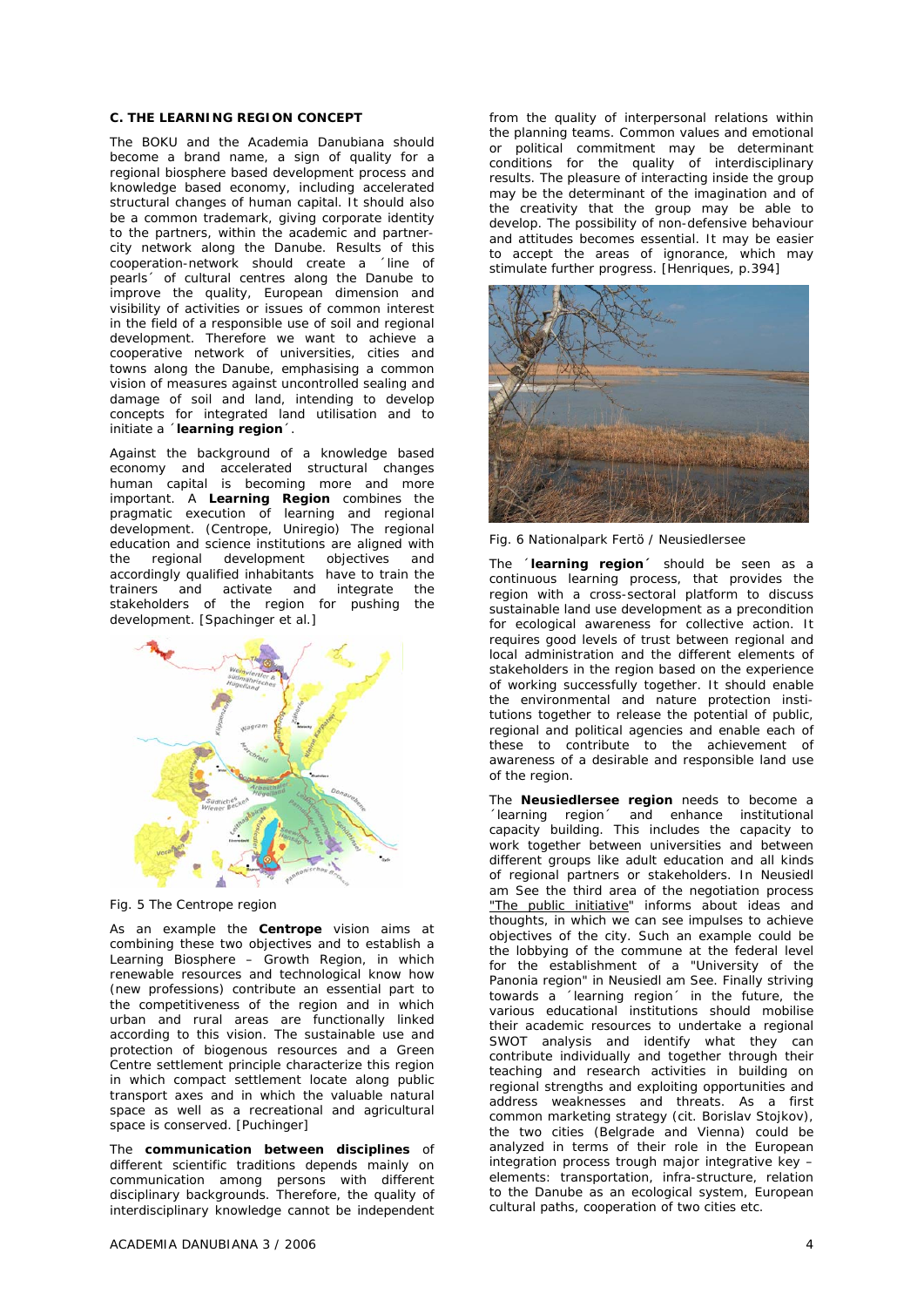#### **D. THE FOLLOW UP OF IPSOIL - EDUCATION AND RESEARCH**

The UN proclaims with the **Decade for Education** for sustainable Development from 2005 to 2014 that education will help to develop widespread understanding of the interdependence and fragility of planetary life support systems. Within the Comenius 3 network of Sokrates, the SEED project "School Development through Environmental Education" facilitates European school systems preparing the UN Decade in Education for Sustainable Development. The general aims of the basic program ÖKOLOG from the Austrian Federal Ministry for Education Science and Culture (BMBWK) in Vienna are, to improve the quality of environmental education, to involve the students actively for ecological awareness.

The University of Natural Resources and Applied Life Sciences – BOKU – in Vienna emphasises<br>within the **Strategy for the** within the **Strategy for the Internationalisation** of the BOKU´ teaching and learning as the merits of internationalisation (see also the White Paper of the European Commission) The development of International Cooperation Networks should be considerably strengthened.

In the year 2002, 15 European Environmental ministers have outlined first steps towards a strategy to protect soils, on a level corresponding to water and air. The European Parliament resolution on the Commission communication ´Towards a Thematic Strategy for soil Protection ´ (COM(2002) 179) is targeting develop land use, preventing sealing of soil like other protected targets. As a first step we could try to integrate the strategic goals of soil protection and to implement it on an urban and rural basis. Threats to soil are often caused by social and economic damage, with the result that distressed urban areas are produced. They correspond to spatial concentrations of urban problems including diverse manifestations of poverty among inhabitants, economic decline and physical decay.



Fig.5 Empowering dialogue, Borislavov, Pottyondi

Territorial development planning as an ´**empowering dialogue**´ accepts the complexity that arises from the interaction among different agents at different territorial levels and recognizes the ´interests´, ´reasons´ and ´motives´ underlying their ´rationalities´ and strategic conduct. This requires knowledge about the field of forces in the context of which the 'discursive field' and the 'organisational' field' gain their relevance for the deployment of Municipal 'causal powers' and the effectiveness of action. Understanding power and conflict becomes an essential feature in

 $ACADEMIA$  DANUBIANA 3 / 2006  $5$ 

planning as an ´empowering dialogue´. Territorial development planning as an ´empowering dialogue aiming at anti-poverty locality effects as a global, multi-level and complex approach. Therefore, it is based on interdisciplinary cooperation in the organization of scientific knowledge.



Fig. 6 The IPSOIL I group, 2005 in front of the Firestation in Neusiedl am See

For continuing the IPSOIL project, a **common platform** between education and research should pursue the following objectives:

> + to provide an overview in the field of soil and land use (through comparative studies and analyses);

> + to consider the various definitions used in different countries in terms of content and methodology, thereby contributing to the construction of a shared terminology at European level in the key areas of adult learning;

> + to identify present, emergent and future needs, and in particular to pinpoint aspects where European co-operation could be especially beneficial.

The Directorate-General for Education and Culture of the European Commission is promoting **Lifelong-Learning** with several programmes and Actions. The **Grundtvig 4** Networks are largescale networks providing a forum for discussion and exchange of information on key issues, policyshaping and/or research in their respective area of adult learning. One important goal of the initiative GRUNDTVIG is the empowerment of the process of the European integration through the transnational cooperation of adult education institutions in Europe. [Bgld. Forschungsgesellschaft] Each new Network should become a ´key player´ in the promotion of European cooperation in its specific sector of adult education. Each Grundtvig Network should have partners from as many countries participating in Socrates as possible. A Network must comprise organisations from at least 10 different countries participating in Socrates. The Network will consist of a **co-ordinating institution**, selected by the partners to be responsible for the overall organisation, management and co-ordination of the activities and for the liaison with the Commission throughout the duration of the project period. Other core institutions chairing the Network's working groups could be, Austrian Federal Ministry for Education,